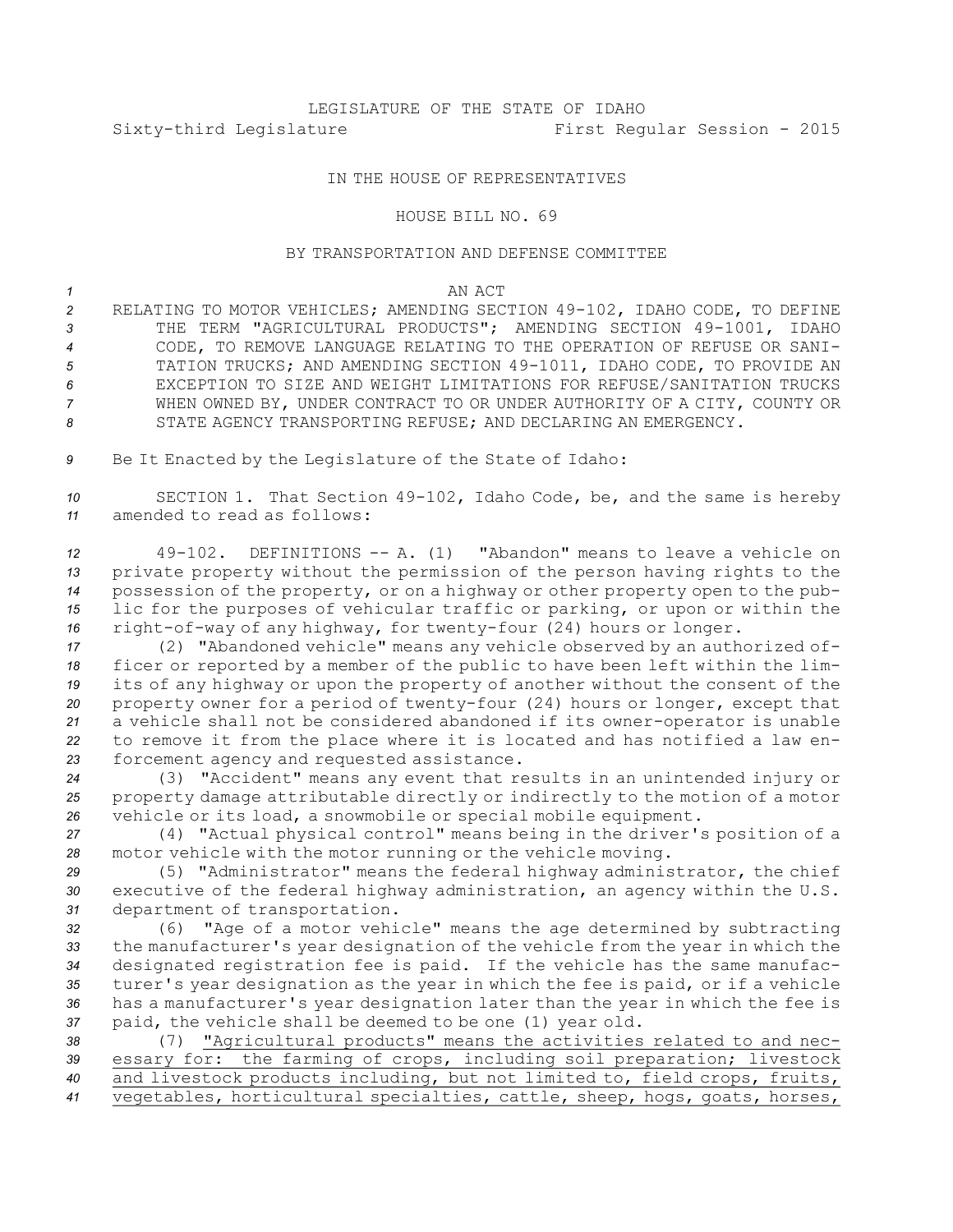poultry, furbearing animals, bees, milk, eggs and furs; and forestry and forest products, including logging of timber and timber harvesting. (8) "Air-conditioning equipment" means mechanical vapor compression refrigeration equipment which is used to cool the driver's or passenger com- partment of any motor vehicle. (89) "Alcohol or alcoholic beverage" means: (a) Beer as defined in 26 U.S.C. section 5052(a), of the Internal Rev- enue Code; (b) Wine of not less than one-half of one percent (.005%) of alcohol by volume; or (c) Distilled spirits as defined in section 5002(a)(8), of the Internal Revenue Code. (910) "Alley" means <sup>a</sup> public way of limited use intended only to provide access to the rear or side of lots or buildings in urban districts. (101) "All-terrain vehicle" or "ATV" means an all-terrain vehicle or ATV as defined in section 67-7101, Idaho Code. (112) "Amateur radio operator." (See "Radio operator, amateur," sec- tion 49-119, Idaho Code) (123) "Ambulance" means <sup>a</sup> motor vehicle designed and used primarily for the transportation of injured, sick, or deceased persons, on stretchers, cots, beds, or other devices for carrying persons in <sup>a</sup> prone position. (134) "Applicant" means an individual who applies to obtain, transfer, upgrade, or renew <sup>a</sup> driver's license. (145) "Approved driver training course" means <sup>a</sup> training course from <sup>a</sup> school licensed under the provisions of chapter 21 of this title or <sup>a</sup> driver training course approved by another United States jurisdiction provided the course was taken while an individual was <sup>a</sup> resident of that United States ju- risdiction. (156) "Approved testing agency" means <sup>a</sup> person, firm, association, partnership or corporation approved by the director of the Idaho state po- lice which is: (a) In the business of testing equipment and systems; (b) Recognized by the director as being qualified and equipped to do ex- perimental testing; and (c) Not under the jurisdiction or control of any single manufacturer or supplier for an affected industry. (167) "Armed forces" means the army, navy, marine corps, coast guard and the air force of the United States. (178) "Authorized emergency vehicle." (See "Vehicle," section 49-123, Idaho Code) (189) "Authorized officer" means any member of the Idaho state police, or any regularly employed and salaried deputy sheriff, or other county em- ployee designated to perform the function of removing abandoned vehicles or junk vehicles by the board of county commissioners of the county in which <sup>a</sup> vehicle is located, or any regularly employed and salaried city peace of- ficer or other city employee designated to perform the function of removing abandoned vehicles or junk vehicles by the city council, or <sup>a</sup> qualified per- son deputized or appointed by the proper authority as reserve deputy sheriff or city policeman, authorized within the jurisdiction in which the abandoned vehicle or junk vehicle is located.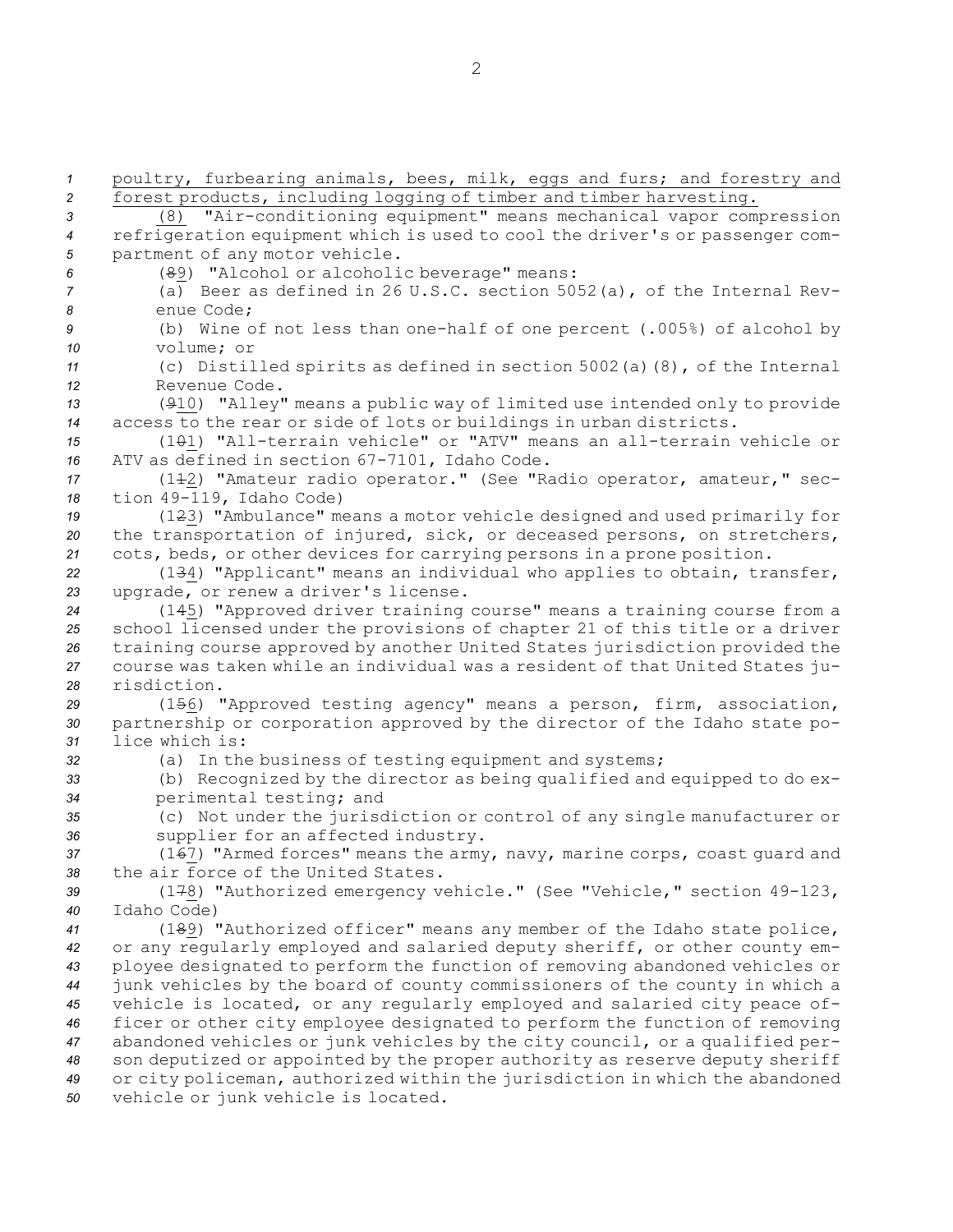(1920) "Authorized transportation department employee" means any em- ployee appointed by the board to perform duties relating to enforcement of vehicle laws as have been specifically defined and approved by order of the board (see section 40-510, Idaho Code).

*<sup>5</sup>* (201) "Auto transporter" means <sup>a</sup> vehicle combination constructed for *<sup>6</sup>* the purpose of transporting vehicles.

*<sup>7</sup>* SECTION 2. That Section 49-1001, Idaho Code, be, and the same is hereby *8* amended to read as follows:

 49-1001. ALLOWABLE GROSS LOADS. The gross load imposed on the high- way by any vehicle or combination of vehicles shall not exceed the limits in this section. The maximum single axle gross weight shall be twenty thousand (20,000) pounds, the maximum single wheel gross weight shall be ten thousand (10,000) pounds and the maximum gross vehicle or combination weight shall be one hundred five thousand five hundred (105,500) pounds, provided that maxi- mum gross vehicle or combination weight on United States federal interstate and defense highways of this state shall not exceed eighty thousand (80,000) pounds, except as permitted under the provisions of section 49-1004, Idaho *18* Code.

*<sup>19</sup>* (1) The total gross weight imposed on the highway by any group of con-*<sup>20</sup>* secutive axles shall be determined by the following formula:

*<sup>21</sup>* W=500((LN/N-1)+12N+36)

 Where <sup>W</sup> is the maximum weight in pounds (to the nearest 500 pounds) car- ried on any group of two (2) or more consecutive axles. <sup>L</sup> is the distance in feet between the extremes of any group of two (2) or more consecutive axles, and N is the number of axles under consideration.

*<sup>26</sup>* The formula is modified as illustrated in the following table: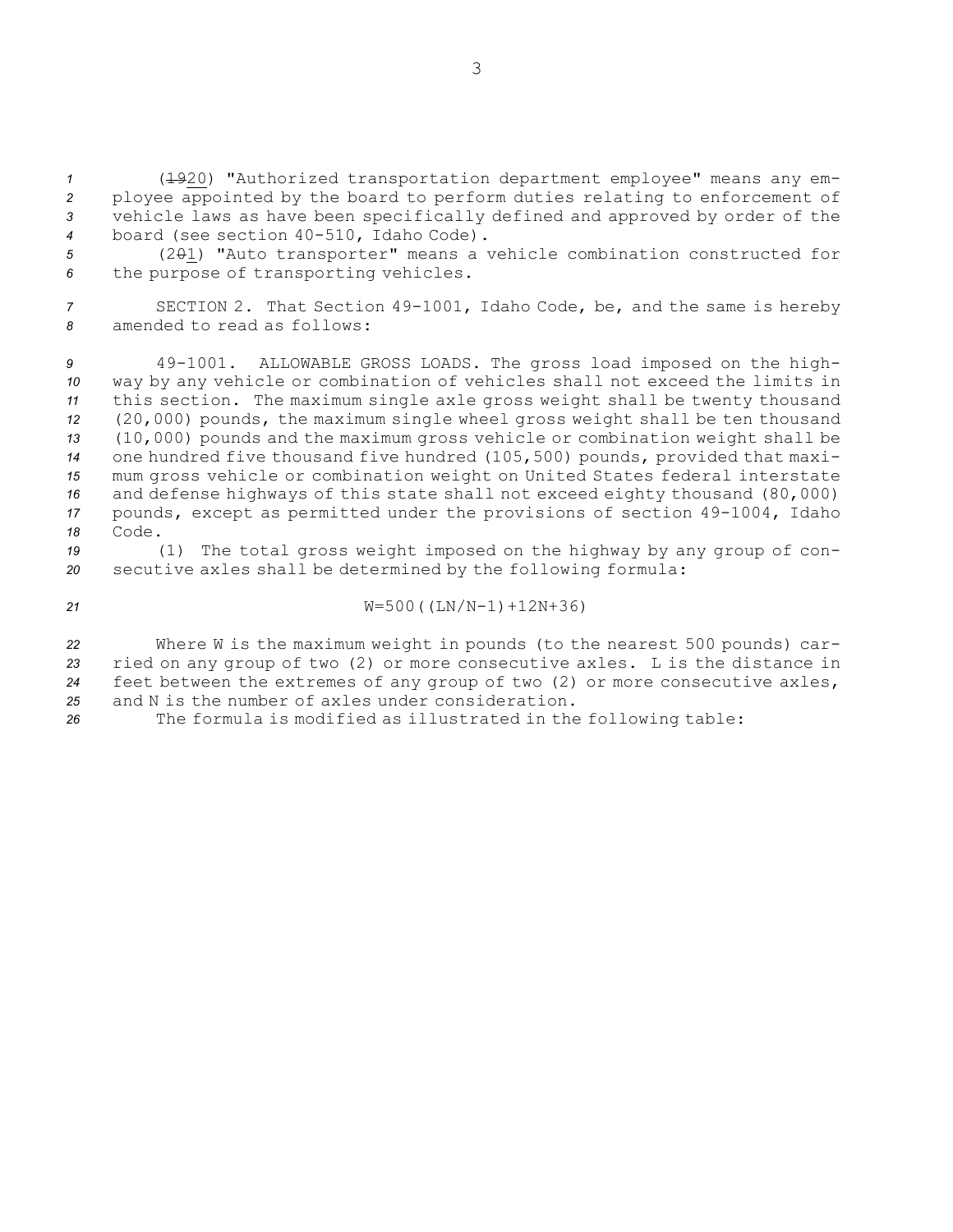| $\mathbf{1}$<br>$\overline{c}$<br>3 | Distance in<br>feet between<br>the extremes |         | Maximum load in pounds carried on any group of 2 |               |                           |        |                                                                                             |  |  |  |  |  |  |
|-------------------------------------|---------------------------------------------|---------|--------------------------------------------------|---------------|---------------------------|--------|---------------------------------------------------------------------------------------------|--|--|--|--|--|--|
| $\overline{4}$<br>5<br>6            | of any group<br>of 2 or more<br>consecutive |         |                                                  |               | or more consecutive axles |        |                                                                                             |  |  |  |  |  |  |
| $\overline{7}$                      | axles                                       | 2 axles |                                                  |               |                           |        | 3 axles 4 axles 5 axles 6 axles 7 axles 8 axles 9 axles 10 axles 11 axles 12 axles 13 axles |  |  |  |  |  |  |
| 8                                   | 4                                           | 34,000  |                                                  |               |                           |        |                                                                                             |  |  |  |  |  |  |
| 9                                   | 5                                           | 34,000  |                                                  |               |                           |        | WHEN NO ALLOWABLE WEIGHT IS                                                                 |  |  |  |  |  |  |
| 10                                  | 6                                           | 34,000  |                                                  |               |                           |        | LISTED FOR ANY AXLE SPACING,                                                                |  |  |  |  |  |  |
| 11                                  | 7                                           | 34,000  |                                                  |               |                           |        | APPLY THE ALLOWABLE WEIGHT                                                                  |  |  |  |  |  |  |
| 12                                  | 8                                           | 34,000  |                                                  |               |                           |        | AS LISTED IN THE FIRST COLUMN                                                               |  |  |  |  |  |  |
| 13                                  | $8+$                                        | 38,000  | 42,000                                           |               | TO THE LEFT               |        |                                                                                             |  |  |  |  |  |  |
| 14                                  | 9                                           | 39,000  | 42,500                                           |               |                           |        |                                                                                             |  |  |  |  |  |  |
| 15                                  | 10                                          | 40,000  | 43,500                                           |               |                           |        |                                                                                             |  |  |  |  |  |  |
| 16                                  | 11                                          |         | 44,000                                           |               |                           |        |                                                                                             |  |  |  |  |  |  |
| 17                                  | 12                                          |         | 45,000                                           | 50,000        |                           |        |                                                                                             |  |  |  |  |  |  |
| 18                                  | 13                                          |         | 45,500                                           | 50,500        |                           |        |                                                                                             |  |  |  |  |  |  |
| 19                                  | 14                                          |         | 46,500                                           | 51,500        |                           |        |                                                                                             |  |  |  |  |  |  |
| 20                                  | 15                                          |         | 47,000 52,000                                    |               |                           |        |                                                                                             |  |  |  |  |  |  |
| 21                                  | 16                                          |         | 48,000                                           | 52,500        | 58,000                    |        |                                                                                             |  |  |  |  |  |  |
| 22                                  | 17                                          |         | 48,500                                           | 53,500 58,500 |                           |        |                                                                                             |  |  |  |  |  |  |
| 23                                  | 18                                          |         | 49,500                                           | 54,000 59,000 |                           |        |                                                                                             |  |  |  |  |  |  |
| 24                                  | 19                                          |         | 50,000                                           | 54,500 60,000 |                           |        |                                                                                             |  |  |  |  |  |  |
| 25                                  | 20                                          |         | 51,000                                           | 55,500 60,500 |                           | 66,000 |                                                                                             |  |  |  |  |  |  |
| 26                                  | 21                                          |         | 51,500                                           | 56,000 61,000 |                           | 66,500 |                                                                                             |  |  |  |  |  |  |
| 27                                  | 22                                          |         | 52,500                                           | 56,500 61,500 |                           | 67,000 |                                                                                             |  |  |  |  |  |  |
| 28                                  | 23                                          |         | 53,000                                           | 57,500        | 62,500                    | 68,000 |                                                                                             |  |  |  |  |  |  |
| 29                                  | 24                                          |         | 54,000                                           | 58,000        | 63,000                    | 68,500 | 74,000                                                                                      |  |  |  |  |  |  |
| 30                                  | 25                                          |         | 54,500                                           | 58,500        | 63,500                    | 69,000 | 74,500                                                                                      |  |  |  |  |  |  |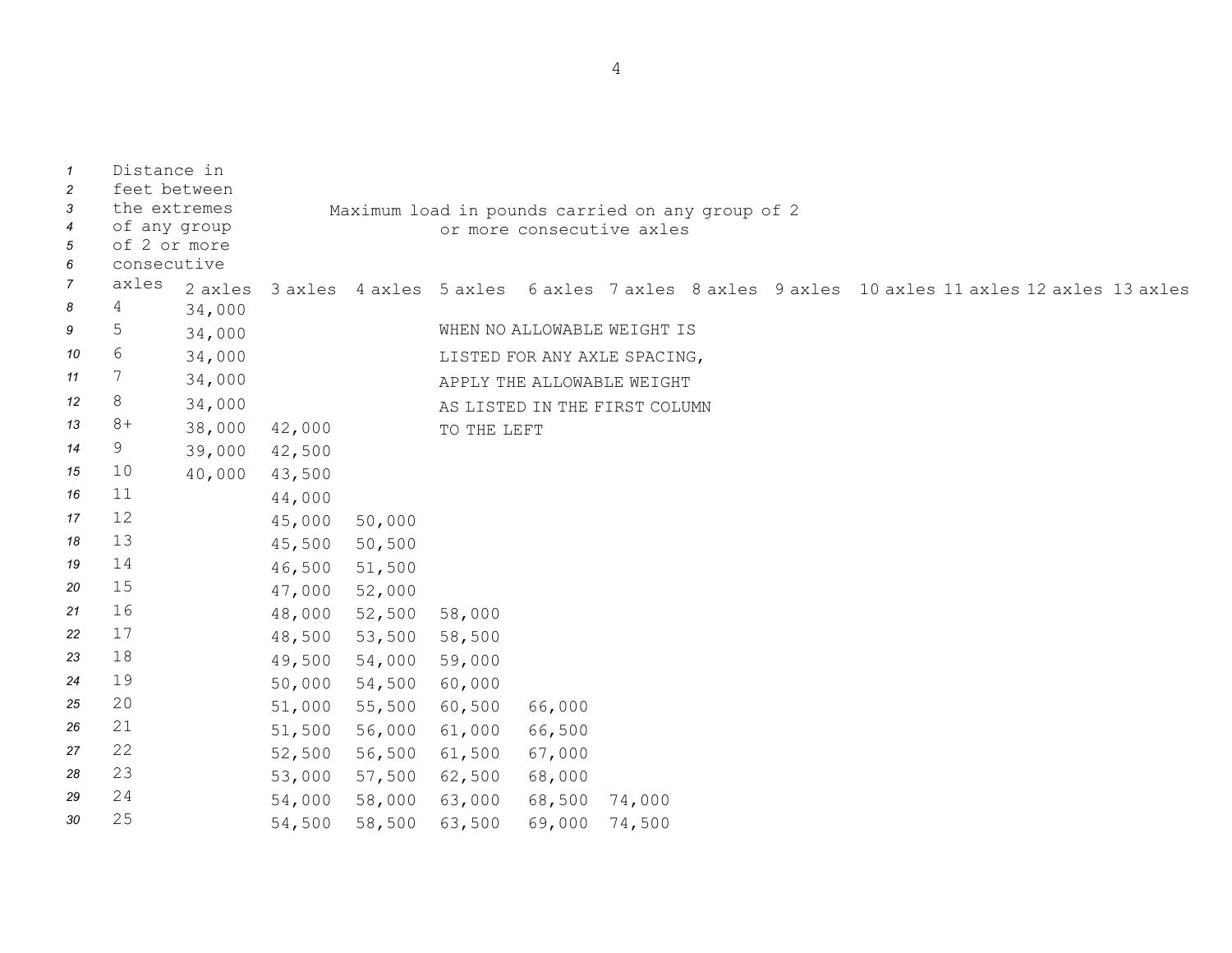| $\mathcal I$<br>$\overline{c}$<br>3       | Distance in<br>feet between<br>the extremes |         |         |                                                                               |         |        |        |        |        |                                                                     |  |                                 |  |
|-------------------------------------------|---------------------------------------------|---------|---------|-------------------------------------------------------------------------------|---------|--------|--------|--------|--------|---------------------------------------------------------------------|--|---------------------------------|--|
| $\boldsymbol{4}$<br>5<br>$\boldsymbol{6}$ | of any group<br>of 2 or more<br>consecutive |         |         | Maximum load in pounds carried on any group of 2<br>or more consecutive axles |         |        |        |        |        |                                                                     |  |                                 |  |
| $\overline{7}$                            | axles                                       | 2 axles | 3 axles | 4 axles                                                                       | 5 axles |        |        |        |        | 6 axles 7 axles 8 axles 9 axles 10 axles 11 axles 12 axles 13 axles |  |                                 |  |
| 8                                         | 26                                          |         | 55,500  | 59,500                                                                        | 64,000  | 69,500 | 75,000 |        |        |                                                                     |  |                                 |  |
| 9                                         | 27                                          |         | 56,000  | 60,000                                                                        | 65,000  | 70,000 | 75,500 |        |        |                                                                     |  |                                 |  |
| 10                                        | 28                                          |         | 57,000  | 60,500                                                                        | 65,500  | 71,000 | 76,500 | 82,000 |        |                                                                     |  |                                 |  |
| 11                                        | 29                                          |         | 57,500  | 61,500                                                                        | 66,000  | 71,500 | 77,000 | 82,500 |        |                                                                     |  |                                 |  |
| 12                                        | 30                                          |         | 58,500  | 62,000                                                                        | 66,500  | 72,000 | 77,500 | 83,000 |        |                                                                     |  |                                 |  |
| 13                                        | 31                                          |         | 59,000  | 62,500                                                                        | 67,500  | 72,500 | 78,000 | 83,500 |        |                                                                     |  |                                 |  |
| 14                                        | 32                                          |         | 60,000  | 63,500                                                                        | 68,000  | 73,000 | 78,500 | 84,500 | 90,000 |                                                                     |  |                                 |  |
| 15                                        | 33                                          |         |         | 64,000                                                                        | 68,500  | 74,000 | 79,000 | 85,000 | 90,500 |                                                                     |  |                                 |  |
| 16                                        | 34                                          |         |         | 64,500                                                                        | 69,000  | 74,500 | 80,000 | 85,500 | 91,000 |                                                                     |  |                                 |  |
| 17                                        | 35                                          |         |         | 65,500                                                                        | 70,000  | 75,000 | 80,500 | 86,000 | 91,500 |                                                                     |  |                                 |  |
| 18                                        | 36                                          |         |         | 66,000                                                                        | 70,500  | 75,500 | 81,000 | 86,500 | 92,000 | 98,000                                                              |  |                                 |  |
| 19                                        | 37                                          |         |         | 66,500                                                                        | 71,000  | 76,000 | 81,500 | 87,000 | 93,000 | 98,500                                                              |  |                                 |  |
| 20                                        | 38                                          |         |         | 67,500                                                                        | 71,500  | 77,000 | 82,000 | 87,500 | 93,500 | 99,000                                                              |  |                                 |  |
| 21                                        | 39                                          |         |         | 68,000                                                                        | 72,500  | 77,500 | 82,500 | 88,500 | 94,000 | 99,500                                                              |  |                                 |  |
| 22                                        | 40                                          |         |         | 68,500                                                                        | 73,000  | 78,000 | 83,500 | 89,000 | 94,500 | 100,000 106,000                                                     |  |                                 |  |
| 23                                        | 41                                          |         |         | 69,500                                                                        | 73,500  | 78,500 | 84,000 | 89,500 | 95,000 | 100,500 106,500                                                     |  |                                 |  |
| 24                                        | 42                                          |         |         | 70,000                                                                        | 74,000  | 79,000 | 84,500 | 90,000 | 95,500 | 101,000 107,000                                                     |  |                                 |  |
| 25                                        | 43                                          |         |         | 70,500                                                                        | 75,000  | 80,000 | 85,000 | 90,500 | 96,000 | 102,000 107,500                                                     |  |                                 |  |
| 26                                        | 44                                          |         |         | 71,500                                                                        | 75,500  | 80,500 | 85,500 | 91,000 | 96,500 | 102,500 108,000 114,000                                             |  |                                 |  |
| 27                                        | 45                                          |         |         | 72,000                                                                        | 76,000  | 81,000 | 86,000 | 91,500 | 97,500 | 103,000 108,500 114,500                                             |  |                                 |  |
| 28                                        | 46                                          |         |         | 72,500                                                                        | 76,500  | 81,500 | 87,000 | 92,500 | 98,000 |                                                                     |  | 103,500 109,000 115,000         |  |
| 29                                        | 47                                          |         |         | 73,500                                                                        | 77,500  | 82,000 | 87,500 | 93,000 | 98,500 |                                                                     |  | 104,000 110,000 115,500         |  |
| 30                                        | 48                                          |         |         | 74,000                                                                        | 78,000  | 83,000 | 88,000 | 93,500 | 99,000 |                                                                     |  | 104,500 110,500 116,000 122,000 |  |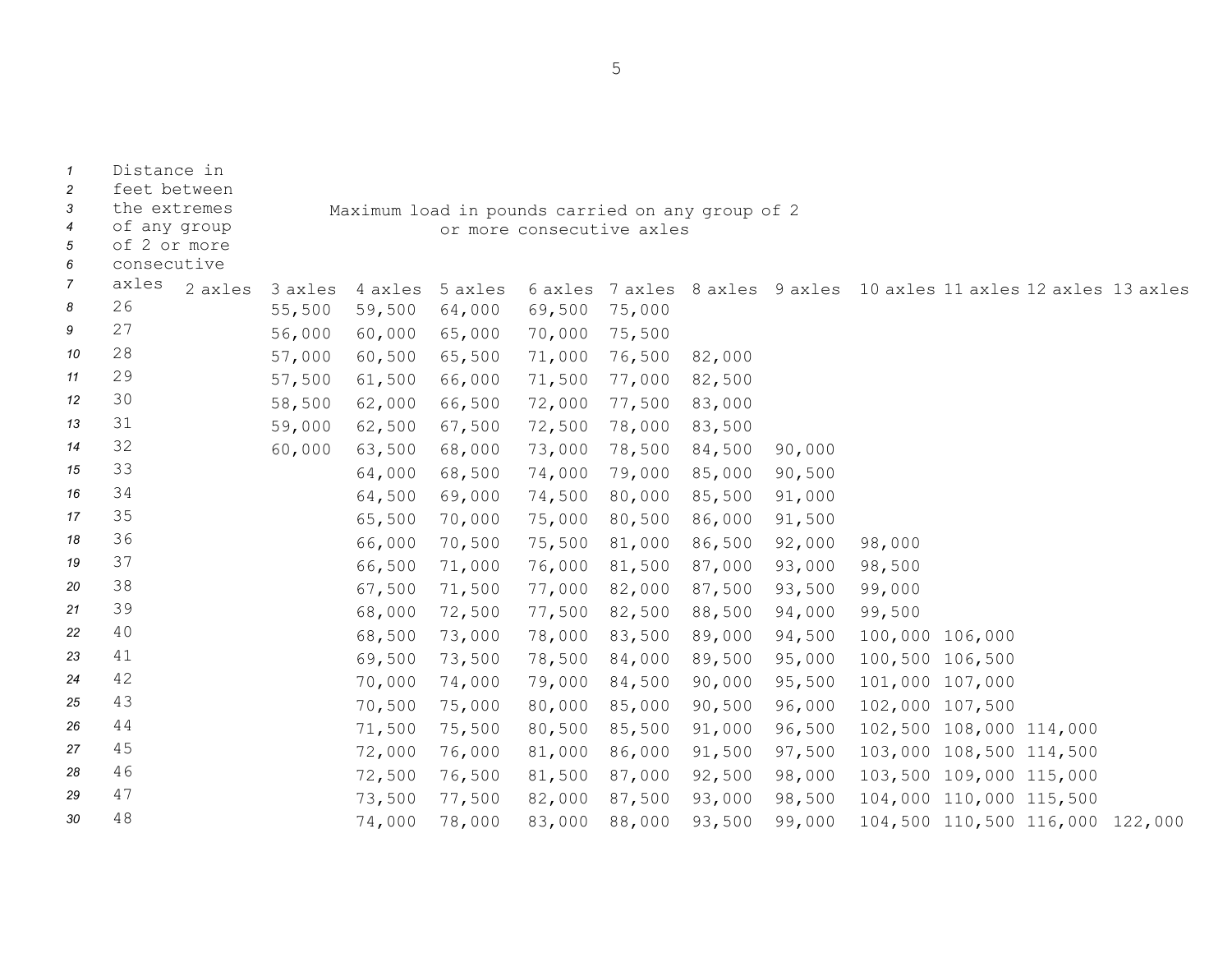| 3                   | the extremes<br>Maximum load in pounds carried on any group of 2 |         |         |         |         |                           |                 |         |        |                                                 |                                 |         |
|---------------------|------------------------------------------------------------------|---------|---------|---------|---------|---------------------------|-----------------|---------|--------|-------------------------------------------------|---------------------------------|---------|
| $\overline{4}$      | of any group                                                     |         |         |         |         | or more consecutive axles |                 |         |        |                                                 |                                 |         |
| 5                   | of 2 or more                                                     |         |         |         |         |                           |                 |         |        |                                                 |                                 |         |
| 6<br>$\overline{7}$ | consecutive<br>axles                                             |         |         |         |         |                           |                 |         |        |                                                 |                                 |         |
| 8                   | 49                                                               | 2 axles | 3 axles | 4 axles | 5 axles |                           | 6 axles 7 axles | 8 axles |        | 9 axles 10 axles 11 axles 12 axles 13 axles     |                                 |         |
|                     | 50                                                               |         |         | 74,500  | 78,500  | 83,500                    | 88,500          | 94,000  | 99,500 |                                                 | 105,000 111,000 116,500 122,500 |         |
| 9                   |                                                                  |         |         | 75,500  | 79,000  | 84,000                    | 89,000          | 94,500  |        | 100,000 105,500 111,500 117,000 123,000         |                                 |         |
| 10                  | 51                                                               |         |         | 76,000  | 80,000  | 84,500                    | 89,500          | 95,000  |        | 100,500 106,000 112,000 118,000                 |                                 | 123,500 |
| 11                  | 52                                                               |         |         | 76,500  | 80,500  | 85,000                    | 90,500          | 95,500  |        | 101,000 107,000 112,500 118,500                 |                                 | 124,000 |
| 12                  | 53                                                               |         |         | 77,500  | 81,000  | 86,000                    | 91,000          | 96,500  |        | 102,000 107,500 113,000 119,000                 |                                 | 124,500 |
| 13                  | 54                                                               |         |         | 78,000  | 81,500  | 86,500                    | 91,500          | 97,000  |        | 102,500 108,000 113,500 119,500                 |                                 | 125,000 |
| 14                  | 55                                                               |         |         | 78,500  | 82,500  | 87,000                    | 92,000          | 97,500  |        | 103,000 108,500 114,000 120,000                 |                                 | 125,500 |
| 15                  | 56                                                               |         |         | 79,500  | 83,000  | 87,500                    | 92,500          | 98,000  |        | 103,500 109,000 115,000 120,500                 |                                 | 126,000 |
| 16                  | 57                                                               |         |         | 80,000  | 83,500  | 88,000                    | 93,000          | 98,500  |        | 104,000 109,500 115,500 121,000 127,000         |                                 |         |
| 17                  | 58                                                               |         |         |         | 84,000  | 89,000                    | 94,000          | 99,000  |        | 104,500 110,000 116,000 121,500                 |                                 | 127,500 |
| 18                  | 59                                                               |         |         |         | 85,000  | 89,500                    | 94,500          | 99,500  |        | 105,000 110,500 116,500 122,000                 |                                 | 128,000 |
| 19                  | 60                                                               |         |         |         | 85,500  | 90,000                    | 95,000          |         |        | 100,500 105,500 111,000 117,000 122,500         |                                 | 128,500 |
| 20                  | 61                                                               |         |         |         | 86,000  | 90,500                    | 95,500          |         |        | 101,000 106,000 112,000 117,500 123,000 129,000 |                                 |         |
| 21                  | 62                                                               |         |         |         | 87,000  | 91,000                    | 96,000          |         |        | 101,500 107,000 112,500 118,000 124,000         |                                 |         |
| 22                  | 63                                                               |         |         |         | 87,500  | 92,000                    | 96,500          |         |        | 102,000 107,500 113,000 118,500 124,500         |                                 |         |
| 23                  | 64                                                               |         |         |         | 88,000  | 92,500                    | 97,500          |         |        | 102,500 108,000 113,500 119,000 125,000         |                                 |         |
| 24                  | 65                                                               |         |         |         | 88,500  | 93,000                    | 98,000          |         |        | 103,000 108,500 114,000 119,500 125,500         |                                 |         |
| 25                  | 66                                                               |         |         |         | 89,500  | 93,500                    | 98,500          |         |        | 103,500 109,000 114,500 120,000 126,000         |                                 |         |
| 26                  | 67                                                               |         |         |         | 90,000  | 94,000                    | 99,000          |         |        | 104,500 109,500 115,000 121,000 126,500         |                                 |         |
| 27                  | 68                                                               |         |         |         | 90,500  | 95,000                    | 99,500          |         |        | 105,000 110,000 115,500 121,500 127,000         |                                 |         |
| 28                  | 69                                                               |         |         |         | 91,000  | 95,500                    |                 |         |        | 100,000 105,500 111,000 116,000 122,000 127,500 |                                 |         |
| 29                  | 70                                                               |         |         |         | 92,000  | 96,000                    |                 |         |        | 101,000 106,000 111,500 117,000 122,500 128,000 |                                 |         |
| 30                  | 71                                                               |         |         |         | 92,500  | 96,500                    |                 |         |        | 101,500 106,500 112,000 117,500 123,000 128,500 |                                 |         |

*1* Distance in

*2* feet between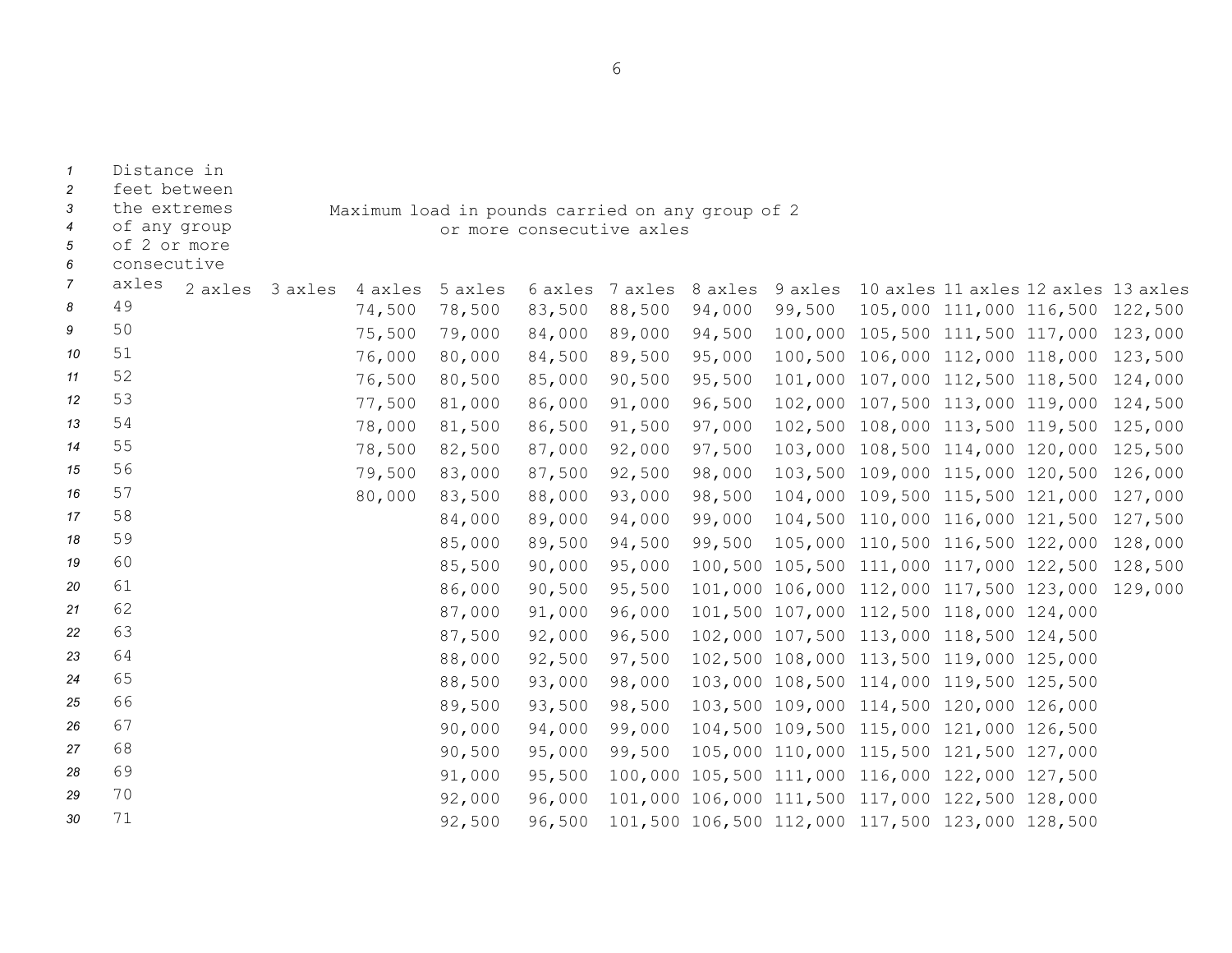| $\mathcal{I}$<br>2 | Distance in<br>feet between |                                 |  |                                                  |                                                 |                                 |  |                                         |                                                                     |  |  |
|--------------------|-----------------------------|---------------------------------|--|--------------------------------------------------|-------------------------------------------------|---------------------------------|--|-----------------------------------------|---------------------------------------------------------------------|--|--|
| 3                  | the extremes                |                                 |  | Maximum load in pounds carried on any group of 2 |                                                 |                                 |  |                                         |                                                                     |  |  |
| $\overline{4}$     | of any group                | or more consecutive axles       |  |                                                  |                                                 |                                 |  |                                         |                                                                     |  |  |
| 5                  | of 2 or more                |                                 |  |                                                  |                                                 |                                 |  |                                         |                                                                     |  |  |
| 6                  | consecutive                 |                                 |  |                                                  |                                                 |                                 |  |                                         |                                                                     |  |  |
| $\overline{7}$     | axles                       | 2 axles 3 axles 4 axles 5 axles |  |                                                  |                                                 |                                 |  |                                         | 6 axles 7 axles 8 axles 9 axles 10 axles 11 axles 12 axles 13 axles |  |  |
| 8                  | 72                          |                                 |  | 93,000                                           |                                                 |                                 |  |                                         | 97,000 102,000 107,000 112,500 118,000 123,500 129,000              |  |  |
| 9                  | 73                          |                                 |  | 93,500                                           |                                                 |                                 |  |                                         | 98,000 102,500 107,500 113,000 118,500 124,000                      |  |  |
| 10                 | 74                          |                                 |  | 94,500                                           |                                                 |                                 |  |                                         | 98,500 103,000 108,000 113,500 119,000 124,500                      |  |  |
| 11                 | 75                          |                                 |  | 95,000                                           | 99,000                                          |                                 |  |                                         | 103,500 109,000 114,000 119,500 125,000                             |  |  |
| 12                 | 76                          |                                 |  | 95,500                                           |                                                 |                                 |  |                                         | 99,500 104,500 109,500 114,500 120,000 126,000                      |  |  |
| 13                 | 77                          |                                 |  |                                                  |                                                 |                                 |  |                                         | 96,000 100,000 105,000 110,000 115,000 120,500 126,500              |  |  |
| 14                 | 78                          |                                 |  | 97,000                                           |                                                 |                                 |  |                                         | 101,000 105,500 110,500 116,000 121,000 127,000                     |  |  |
| 15                 | 79                          |                                 |  | 97,500                                           |                                                 |                                 |  |                                         | 101,500 106,000 111,000 116,500 122,000 127,500                     |  |  |
| 16                 | 80                          |                                 |  | 98,000                                           |                                                 |                                 |  |                                         | 102,000 106,500 111,500 117,000 122,500 128,000                     |  |  |
| 17                 | 81                          |                                 |  | 98,500                                           |                                                 |                                 |  |                                         | 102,500 107,000 112,000 117,500 123,000 128,500                     |  |  |
| 18                 | 82                          |                                 |  | 99,000                                           |                                                 |                                 |  |                                         | 103,000 108,000 113,000 118,000 123,500 129,000                     |  |  |
| 19                 | 83                          |                                 |  |                                                  | 100,000 104,000 108,500 113,500 118,500 124,000 |                                 |  |                                         |                                                                     |  |  |
| 20                 | 84                          |                                 |  |                                                  |                                                 |                                 |  | 104,500 109,000 114,000 119,000 124,500 |                                                                     |  |  |
| 21                 | 85                          |                                 |  |                                                  |                                                 |                                 |  | 105,000 109,500 114,500 120,000 125,000 |                                                                     |  |  |
| 22                 | 86                          |                                 |  |                                                  |                                                 |                                 |  | 105,500 110,000 115,000 120,500 125,500 |                                                                     |  |  |
| 23                 | 87                          |                                 |  |                                                  |                                                 |                                 |  | 106,000 111,000 115,500 121,000 126,000 |                                                                     |  |  |
| 24                 | 88                          |                                 |  |                                                  |                                                 |                                 |  | 107,000 111,500 116,000 121,500 127,000 |                                                                     |  |  |
| 25                 | 89                          |                                 |  |                                                  |                                                 |                                 |  | 107,500 112,000 117,000 122,000 127,500 |                                                                     |  |  |
| 26                 | 90                          |                                 |  |                                                  |                                                 |                                 |  | 108,000 112,500 117,500 122,500 128,000 |                                                                     |  |  |
| 27                 | 91                          |                                 |  |                                                  |                                                 |                                 |  | 108,500 113,000 118,000 123,000 128,500 |                                                                     |  |  |
| 28                 | 92                          |                                 |  |                                                  |                                                 |                                 |  | 109,000 113,500 118,500 123,500 129,000 |                                                                     |  |  |
| 29                 | 93                          |                                 |  |                                                  |                                                 | 110,000 114,000 119,000 124,000 |  |                                         |                                                                     |  |  |
| 30                 | 94                          |                                 |  |                                                  |                                                 | 110,500 115,000 119,500 125,000 |  |                                         |                                                                     |  |  |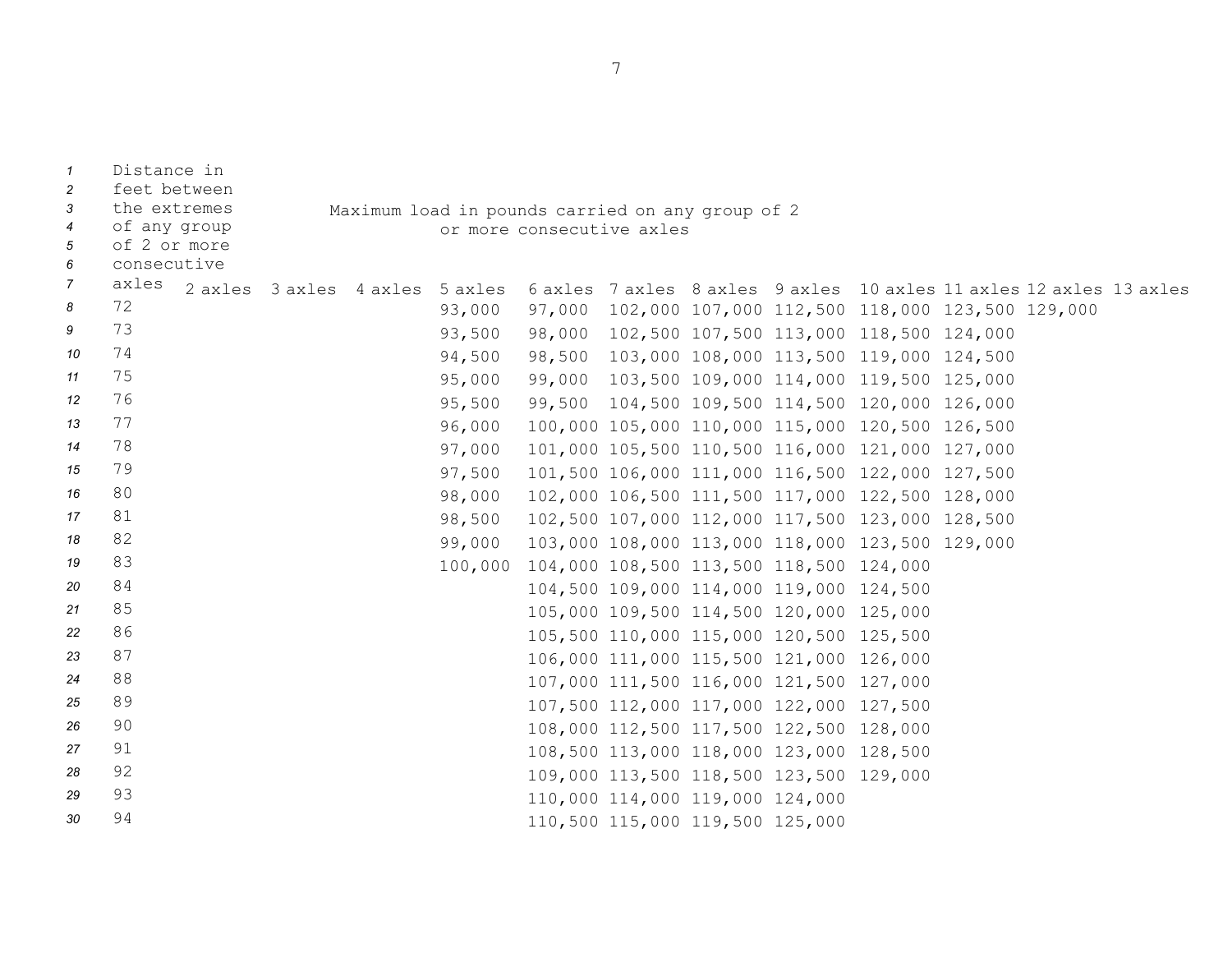| $\overline{1}$<br>2<br>$\mathbf{3}$<br>$\overline{4}$<br>$5\overline{)}$<br>6 | Distance in<br>feet between<br>the extremes<br>of any group<br>of 2 or more<br>consecutive |  |  | Maximum load in pounds carried on any group of 2<br>or more consecutive axles |                                 |  |                                                                                                     |  |
|-------------------------------------------------------------------------------|--------------------------------------------------------------------------------------------|--|--|-------------------------------------------------------------------------------|---------------------------------|--|-----------------------------------------------------------------------------------------------------|--|
| $7\overline{ }$                                                               | axles                                                                                      |  |  |                                                                               |                                 |  | 2 axles 3 axles 4 axles 5 axles 6 axles 7 axles 8 axles 9 axles 10 axles 11 axles 12 axles 13 axles |  |
| 8                                                                             | 95                                                                                         |  |  |                                                                               | 111,000 115,500 120,000 125,500 |  |                                                                                                     |  |
| 9                                                                             | 96                                                                                         |  |  |                                                                               | 111,500 116,000 121,000 126,000 |  |                                                                                                     |  |
| 10                                                                            | 97                                                                                         |  |  |                                                                               | 112,000 116,500 121,500 126,500 |  |                                                                                                     |  |
| 11                                                                            | 98                                                                                         |  |  |                                                                               | 113,000 117,000 122,000 127,000 |  |                                                                                                     |  |
| 12                                                                            | 99                                                                                         |  |  |                                                                               | 113,500 118,000 122,500 127,500 |  |                                                                                                     |  |
| 13                                                                            | 100                                                                                        |  |  |                                                                               | 114,000 118,500 123,000 128,000 |  |                                                                                                     |  |
| 14                                                                            | 101                                                                                        |  |  |                                                                               | 114,500 119,000 123,500 129,000 |  |                                                                                                     |  |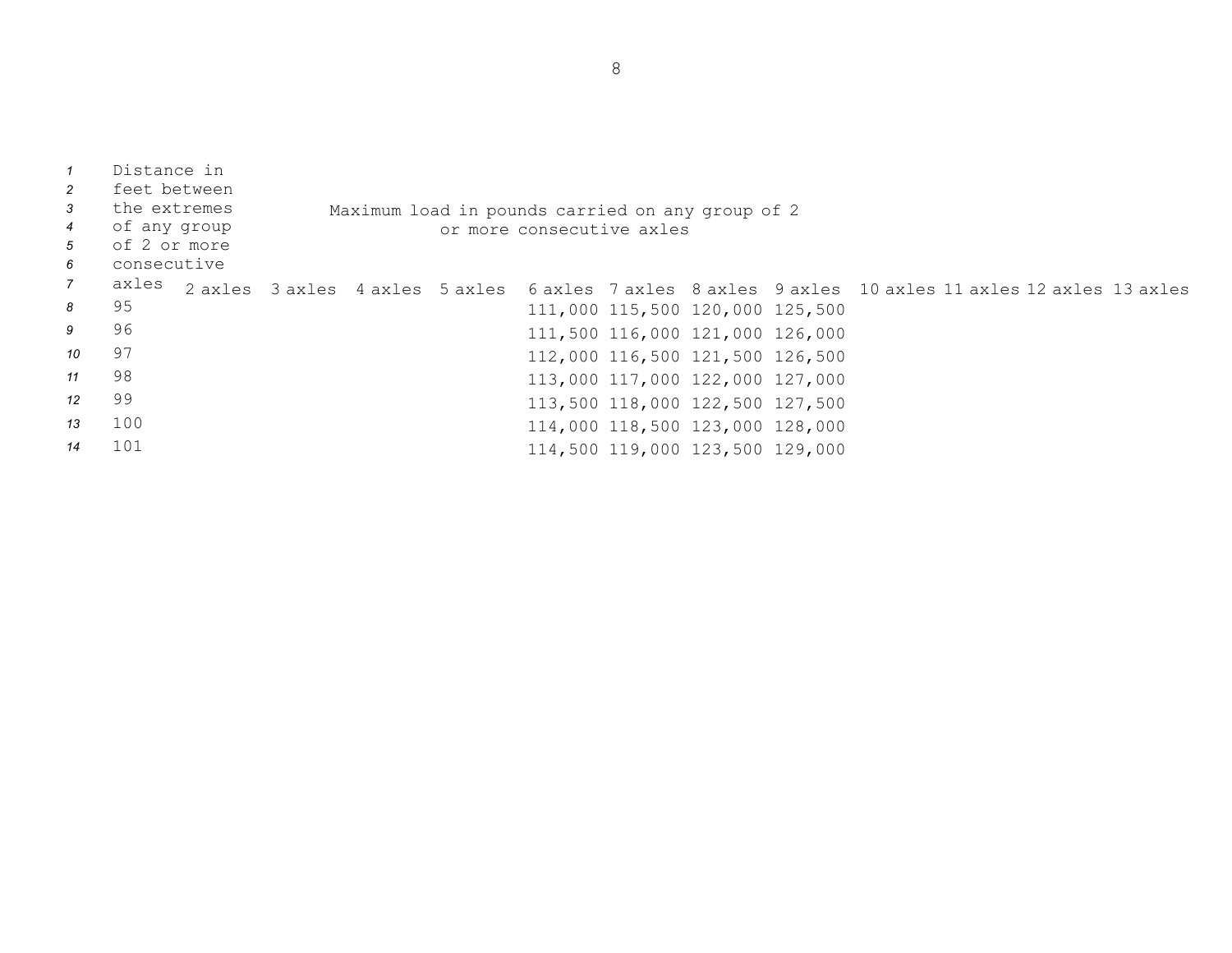(a) <sup>A</sup> public highway agency may limit the application of the weights authorized in this section as to certain highways within its jurisdic- tion which it determines have limited structural capacity of pavements, bridges, or other appurtenances. In designating such highways, it may specify <sup>a</sup> minimum wheelbase for combinations to be operated thereon. It may also designate specific highways or portions on which operation of <sup>a</sup> combination of vehicles with seven (7) through thirteen (13) axles will be subject to specified lesser allowable gross weights.

 (b) Notwithstanding the figures shown in the table in this subsection (1), two (2) consecutive sets of tandem axles may carry <sup>a</sup> gross load of thirty-four thousand (34,000) pounds each, providing the overall dis- tance between the first and last axles of such consecutive sets of tan-dem axles is thirty-six (36) feet or more.

 (c) Vehicles may operate with reducible loads at gross weights greater than one hundred five thousand five hundred (105,500) pounds but not exceeding one hundred twenty-nine thousand (129,000) pounds on nonin- terstate highways in accordance with the provisions of section 49-1004, Idaho Code, provided such vehicles are in compliance with the weight formula specified in this subsection (1) of this section, have reg- istered and have paid the registration fees as specified in section 49-434, Idaho Code, and are in compliance with the length restrictions set forth in section 49-1010(7), Idaho Code.

 (2) The weight limitations set forth in the table in subsection (1) of this section shall not apply to any vehicle, or combination of vehicles when <sup>a</sup> greater allowed weight in pounds would be permitted such vehicles under the table provided in this subsection, except that with regard to transportation on the United States federal interstate and defense highways of this state, the following table of allowable weights shall apply only to vehicles en- gaged in the transportation of logs, pulp wood, stull, rough lumber, poles or piling; or to any such vehicle engaged in the transportation of ores, con- centrates, sand and gravel and aggregates thereof, in bulk; or to any such vehicle engaged in the transportation of agricultural commodities, includ-ing livestock:

| 34 | Distance in feet between  | Allowed Load in Pounds |               |
|----|---------------------------|------------------------|---------------|
| 35 | the extremes of any group | Vehicles with          | Vehicles with |
| 36 | of 2 or more consecutive  | Three or Four          | Five or more  |
| 37 | axles                     | axles                  | axles         |
| 38 | 3 through 12              | 37,800                 | 37,800        |
| 39 | 13                        | 56,470                 | 56,470        |
| 40 | 14                        | 57,940                 | 57,940        |
| 41 | 15                        | 59,400                 | 59,400        |
| 42 | 16                        | 60,610                 | 60,610        |
| 43 | 17                        | 61,820                 | 61,820        |
| 44 | 18                        | 63,140                 | 63,140        |
| 45 | 19                        | 64,350                 | 64,350        |
| 46 | 20                        | 65,450                 | 65,450        |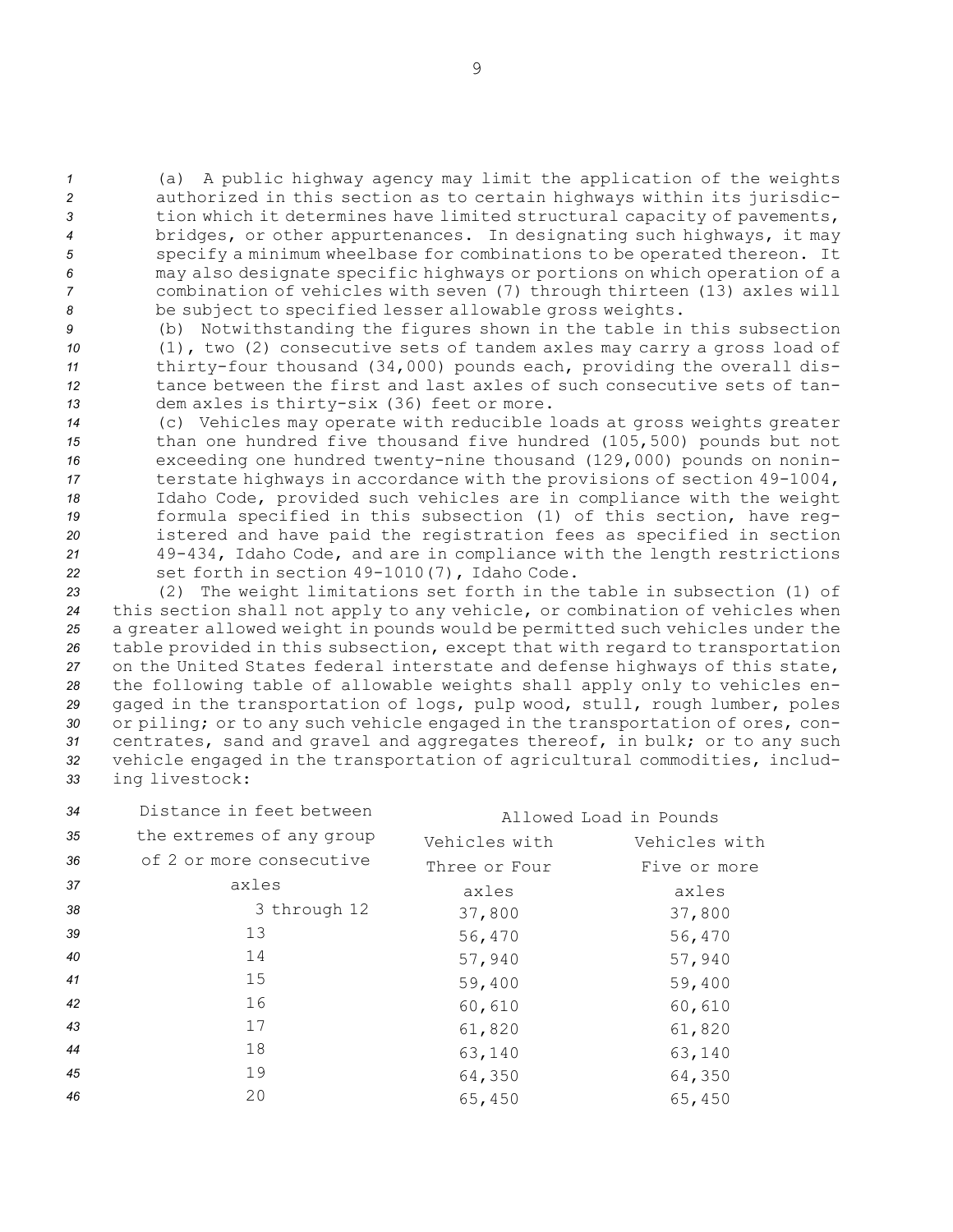| 1              | Distance in feet between  |               | Allowed Load in Pounds |
|----------------|---------------------------|---------------|------------------------|
| $\overline{c}$ | the extremes of any group | Vehicles with | Vehicles with          |
| 3              | of 2 or more consecutive  | Three or Four | Five or more           |
| 4              | axles                     | axles         | axles                  |
| 5              | 21                        | 66,000        | 66,330                 |
| 6              | 22                        | 66,000        | 67,250                 |
| $\overline{7}$ | 23                        | 66,000        | 67,880                 |
| 8              | 24                        | 66,000        | 68,510                 |
| 9              | 25                        | 66,000        | 69,150                 |
| 10             | 26                        | 66,000        | 69,770                 |
| 11             | 27                        | 66,000        | 70,400                 |
| 12             | 28                        | 66,000        | 70,950                 |
| 13             | 29                        | 66,000        | 71,500                 |
| 14             | 30                        | 66,000        | 72,050                 |
| 15             | 31                        |               | 72,600                 |
| 16             | 32                        |               | 73,150                 |
| 17             | 33                        |               | 73,700                 |
| 18             | 34                        |               | 74,250                 |
| 19             | 35                        |               | 74,800                 |
| 20             | 36                        |               | 75,350                 |
| 21             | 37                        |               | 75,900                 |
| 22             | 38                        |               | 76,450                 |
| 23             | 39                        |               | 77,000                 |
| 24             | 40                        |               | 77,550                 |
| 25             | $4\,1$                    |               | 78,100                 |
| 26             | 42                        |               | 78,650                 |
| 27             | 43 and over               |               | 79,000                 |

 The weight allowances provided in this subsection do not apply if the total gross weight of <sup>a</sup> vehicle or combination of vehicles is intended to exceed seventy-nine thousand (79,000) pounds as declared by the operator. When the provisions of this subsection are applicable to <sup>a</sup> vehicle or combination of vehicles, it shall be <sup>a</sup> violation of the provisions of this subsection if that vehicle or combination of vehicles exceeds the weights specified in this table.

 (3) In determining the gross weight of <sup>a</sup> vehicle or the gross weight of any two (2) or more consecutive axles under subsection (1) or (2) or (9) of this section, the total gross weight of the vehicle or combination of vehi- cles or the gross weight of any two (2) or more consecutive axles shall be the sum of the axle weights.

 For the purposes of this chapter the gross weight of <sup>a</sup> vehicle or the gross weight of any two (2) or more consecutive axles may be determined by accumulatively adding the separate weights of individual axles and tandem axles or groups of axles to determine gross weight. The results of any weigh-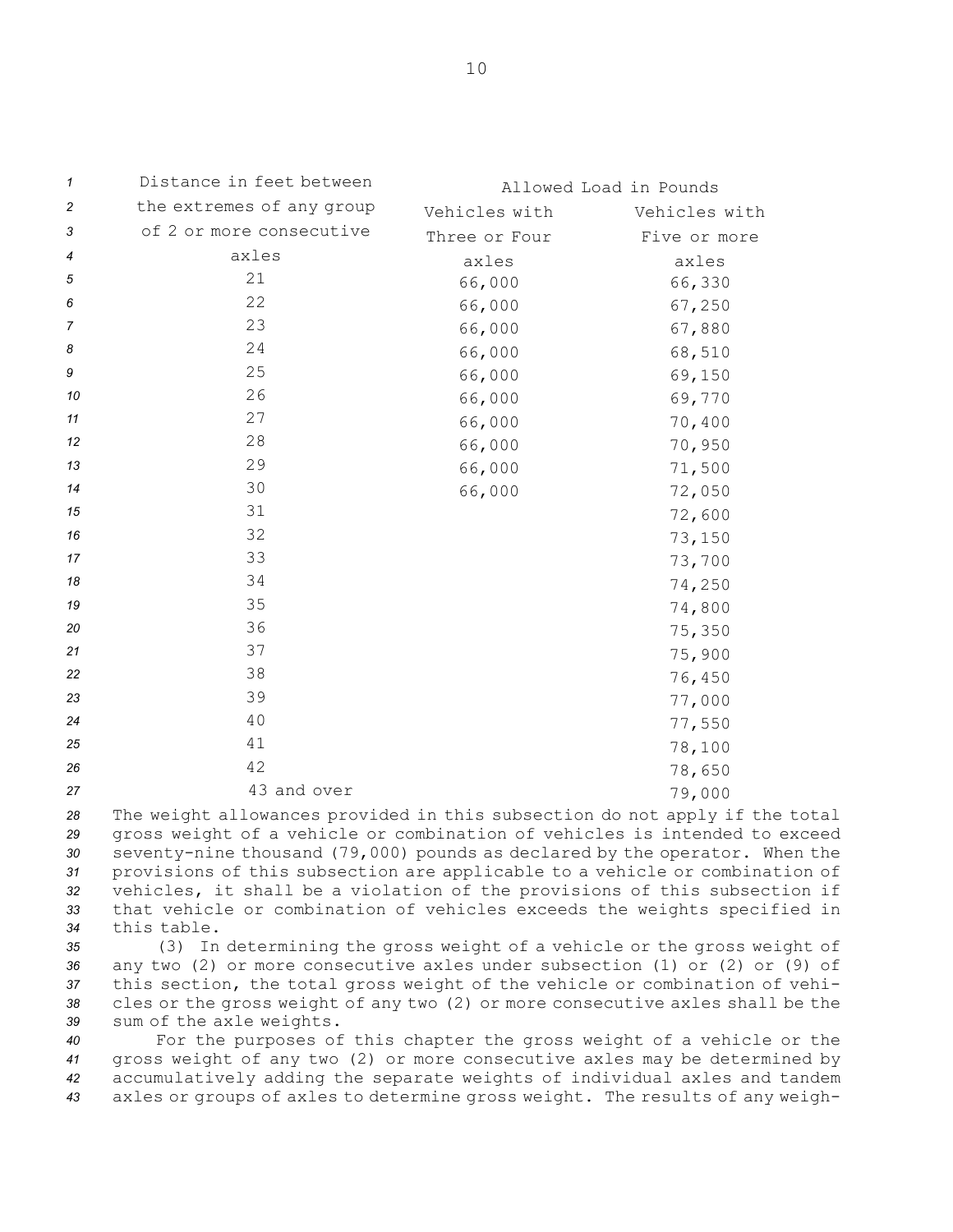*<sup>1</sup>* ing at <sup>a</sup> temporary or permanent port of entry and the records relating to the *<sup>2</sup>* calibration and accuracy of any scale at <sup>a</sup> temporary or permanent port of en-*<sup>3</sup>* try shall be admissible in any proceeding in this state. In order to prove <sup>a</sup>

*<sup>4</sup>* violation of the provisions of this section the state must show that:

*<sup>5</sup>* (a) The sum of the axle weights exceeds what is allowable under the pro-*6* visions of subsection (1) or (2) or (9) of this section;

 (b) The scale involved in the weighing was at the time of weighing cali- brated in conformity with and met the accuracy requirements of the stan- dards for the enforcement of traffic and highway laws as set forth in the latest edition of handbook 44 of the national institute of standards and technology;

 (c) Weights of individual axles or axles within <sup>a</sup> commonly suspended group of axles supported by <sup>a</sup> mechanical system designed to distribute equal wheel loads to individual axles in the group were utilized only to determine gross weights of that group of axles, and that any further evaluation of gross weights of combinations of axles considered only the accumulated gross weight of each such commonly suspended group of *18* axles.

*<sup>19</sup>* (4) In applying the weight limitations imposed in this section, <sup>a</sup> vehi-*<sup>20</sup>* cle or combination of vehicles must comply exclusively with the weight limi-*<sup>21</sup>* tations in either subsection (1) or (2) or (9) of this section.

 (5) In applying the weight limitations imposed in this section, the distance between axles shall be measured to the nearest even foot. When <sup>a</sup> fraction is exactly one-half (1/2) foot the next larger whole number shall *25* be used.

 (6) The limitations imposed in this section are in addition and supple- mental to all other laws imposing limitations upon the size and weight of ve- hicles. Further, single axles within groups of axles are subject to the pro- visions and limitations of this chapter. Single axles within groups of axles may be weighed and evaluated separately.

 (7) Notwithstanding the other provisions of this chapter, no vehicle, motor vehicle, trailer and/or semitrailer, or combination thereof, may be operated on the public highways of the state under loads which would result in the withholding of funds by operation of controlling federal law as pro-vided in the Federal Aid Highway Act of 1956, as amended.

 (8) Except as provided herein, no vehicle or combination of vehicles may proceed past the place of weighing at temporary or permanent ports of entry or checking stations when: the weight of <sup>a</sup> single axle exceeds the maximum limitations set forth herein by two thousand (2,000) pounds or more; the weight of <sup>a</sup> combination of axles, or gross vehicle weight exceeds the maximum allowable weight as set forth herein by seven percent (7%) or more. Vehicles or combinations of vehicles which exceed the weight limitations set forth herein shall be required to be brought into compliance with applicable weight limitations contained within this subsection at the place of weighing prior to continuing, except those vehicles or combinations of vehicles which are transporting loads which, in the determination of the board or other proper authorities in charge of or having jurisdiction over <sup>a</sup> highway, are deemed unsafe or impractical to bring into compliance at the place of weigh- ing, and except those vehicles which do not exceed fifteen percent (15%) over maximum axle and axle group weights set forth in this section. Vehicles or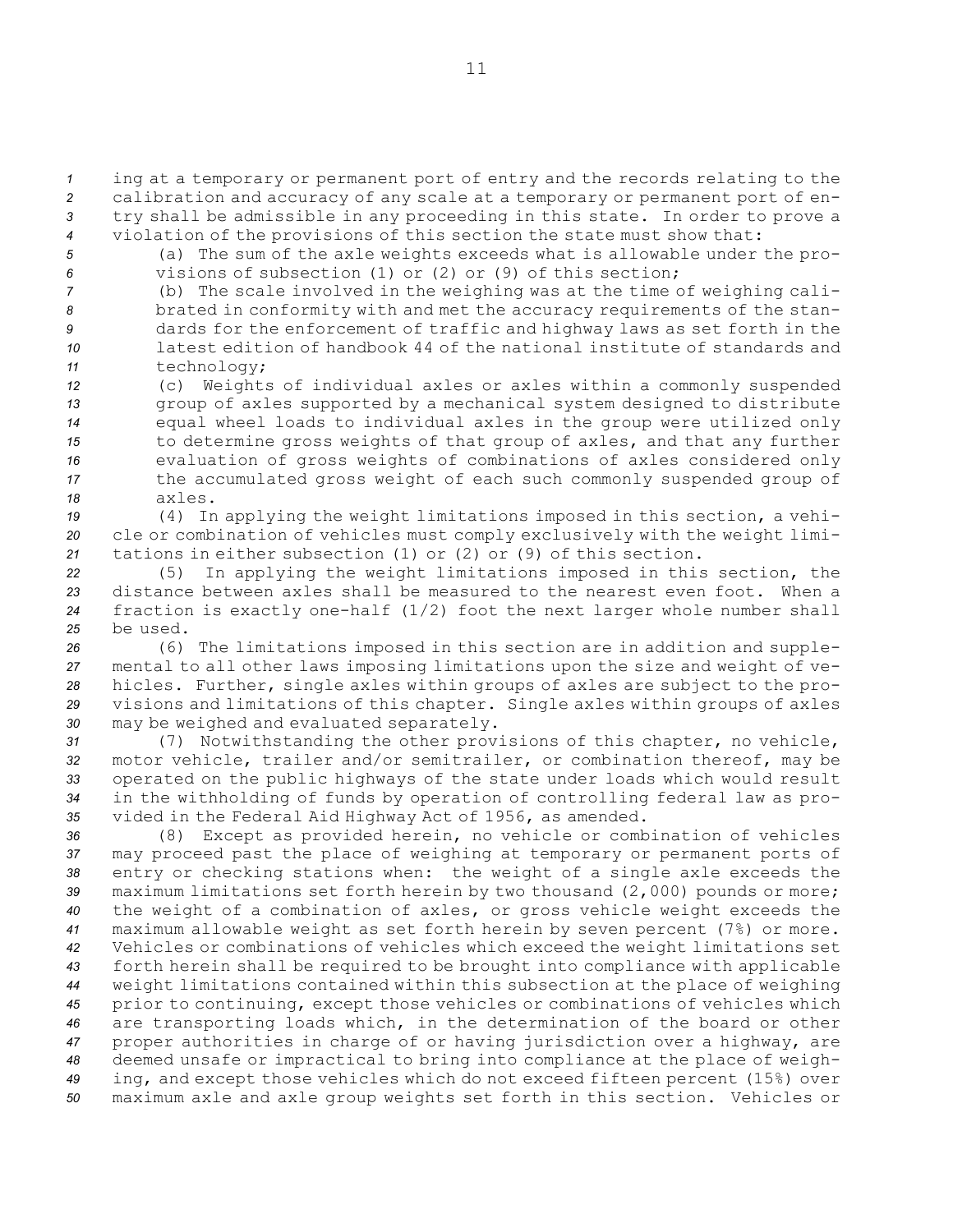*<sup>1</sup>* combinations of vehicles transporting loads in this latter category shall *<sup>2</sup>* obtain <sup>a</sup> travel authorization to the nearest place of safe unloading, load *<sup>3</sup>* adjustment or other means of legalization.

- *<sup>4</sup>* (a) Neither the state of Idaho or its employees, nor any authority and *<sup>5</sup>* its employees in charge of or having jurisdiction over <sup>a</sup> highway, shall *<sup>6</sup>* be held liable for personal injury or property damage resulting from the *<sup>7</sup>* requirements of section 49-1001(8), Idaho Code.
- *<sup>8</sup>* (b) The fee for <sup>a</sup> travel authorization as set forth above shall be fifty *<sup>9</sup>* dollars (\$50.00) and shall be on <sup>a</sup> form prescribed by the board or other *<sup>10</sup>* proper authorities, and shall not be construed as contributing to <sup>a</sup> re-*<sup>11</sup>* duction in the penalties prescribed in section 49-1013, Idaho Code.
- *<sup>12</sup>* (c) The board or other proper authorities in charge of or having juris-*<sup>13</sup>* diction over <sup>a</sup> highway shall adopt and enforce administrative rules as *<sup>14</sup>* may be necessary to carry out the provisions of this section.
- *<sup>15</sup>* (9) For vehicles on all highways except the United States federal in-*<sup>16</sup>* terstate and defense highways of this state, the following table shall ap-*<sup>17</sup>* ply:

| 18 | Distance in feet between  |               | Allowed Load in Pounds |
|----|---------------------------|---------------|------------------------|
| 19 | the extremes of any group | Vehicles with | Vehicles with          |
| 20 | of 2 or more consecutive  | Three or Four | Five or more           |
| 21 | axles                     | axles         | axles                  |
| 22 | 3 through 12              | 37,800        | 37,800                 |
| 23 | 13                        | 56,470        | 56,470                 |
| 24 | 14                        | 57,940        | 57,940                 |
| 25 | 15                        | 59,400        | 59,400                 |
| 26 | 16                        | 60,610        | 60,610                 |
| 27 | 17                        | 61,820        | 61,820                 |
| 28 | 18                        | 63,140        | 63,140                 |
| 29 | 19                        | 64,350        | 64,350                 |
| 30 | 20                        | 65,450        | 65,450                 |
| 31 | 21                        | 66,000        | 66,330                 |
| 32 | 22                        | 66,000        | 67,250                 |
| 33 | 23                        | 66,000        | 67,880                 |
| 34 | 24                        | 66,000        | 68,510                 |
| 35 | 25                        | 66,000        | 69,150                 |
| 36 | 26                        | 66,000        | 69,770                 |
| 37 | 27                        | 66,000        | 70,400                 |
| 38 | 28                        | 66,000        | 70,950                 |
| 39 | 29                        | 66,000        | 71,500                 |
| 40 | 30                        | 66,000        | 72,050                 |
| 41 | 31                        |               | 72,600                 |
| 42 | 32                        |               | 73,150                 |
| 43 | 33                        |               | 73,700                 |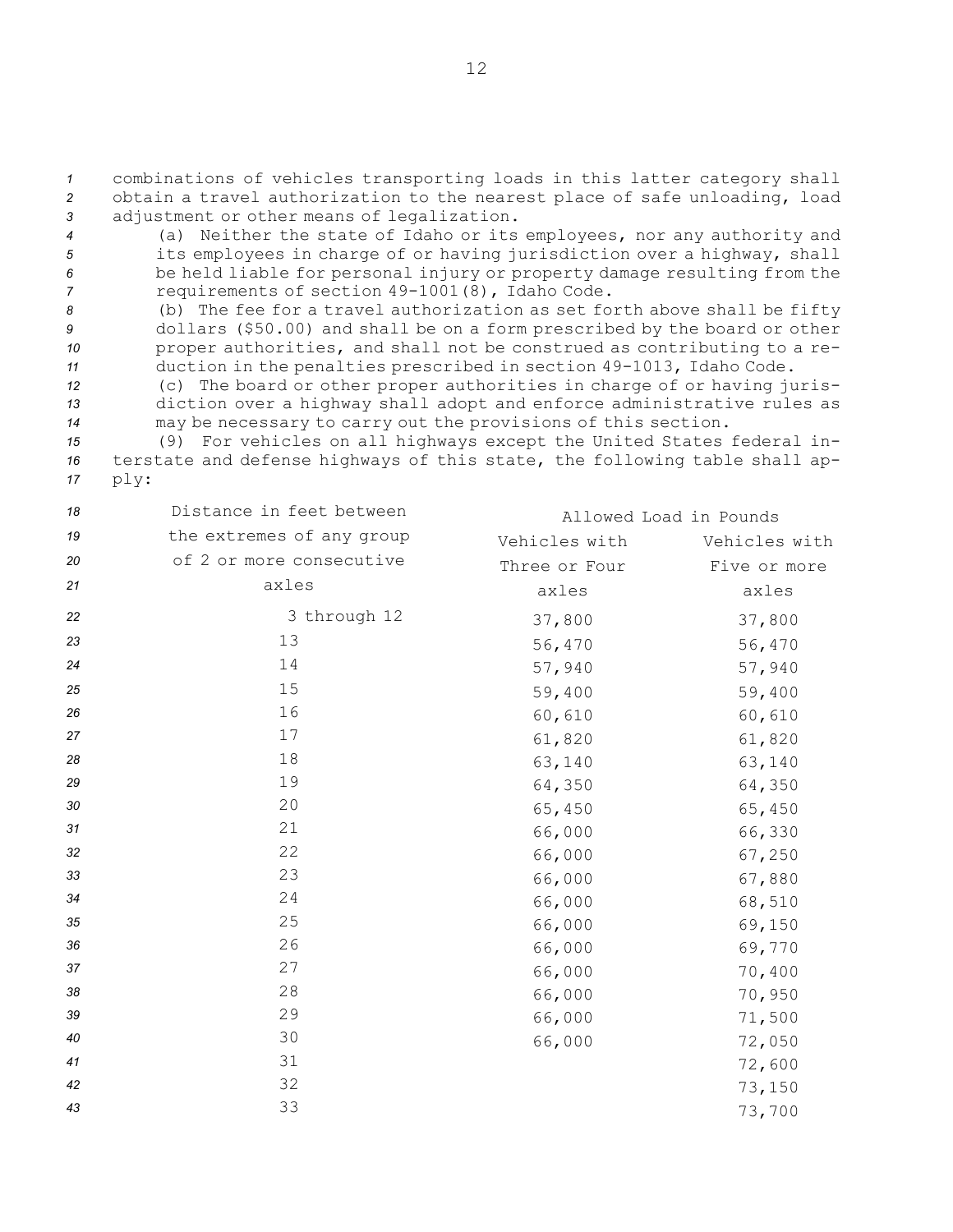| $\mathcal I$   | Distance in feet between                                                                                                                                                                                                                | Allowed Load in Pounds |               |
|----------------|-----------------------------------------------------------------------------------------------------------------------------------------------------------------------------------------------------------------------------------------|------------------------|---------------|
| 2              | the extremes of any group                                                                                                                                                                                                               | Vehicles with          | Vehicles with |
| 3              | of 2 or more consecutive                                                                                                                                                                                                                | Three or Four          | Five or more  |
| 4              | axles                                                                                                                                                                                                                                   | axles                  | axles         |
| 5              | 34                                                                                                                                                                                                                                      |                        | 74,250        |
| 6              | 35                                                                                                                                                                                                                                      |                        | 74,800        |
| 7              | 36                                                                                                                                                                                                                                      |                        | 75,350        |
| 8              | 37                                                                                                                                                                                                                                      |                        | 75,900        |
| 9              | 38                                                                                                                                                                                                                                      |                        | 76,450        |
| 10             | 39                                                                                                                                                                                                                                      |                        | 77,000        |
| 11             | 40                                                                                                                                                                                                                                      |                        |               |
| 12             | 41                                                                                                                                                                                                                                      |                        | 77,550        |
|                | 42                                                                                                                                                                                                                                      |                        | 78,100        |
| 13             |                                                                                                                                                                                                                                         |                        | 78,650        |
| 14             | 43 and over                                                                                                                                                                                                                             |                        | 80,000        |
| 15<br>16<br>17 | The weight allowances provided in this subsection do not apply if the total<br>gross weight of a vehicle or combination of vehicles is intended to exceed<br>eighty thousand (80,000) pounds as declared by the operator. When the pro- |                        |               |
| 18             | visions of this subsection are applicable to a vehicle or combination of ve-                                                                                                                                                            |                        |               |
| 19             | hicles, it shall be a violation of the provisions of this subsection if that                                                                                                                                                            |                        |               |
| 20             | vehicle or combination of vehicles exceeds the weights specified in this ta-                                                                                                                                                            |                        |               |
| 21<br>22       | ble.<br>(10) When owned by or under contract to or under authority of a city,                                                                                                                                                           |                        |               |
| 23             | county, or state agency, refuse/sanitation trucks transporting refuse may                                                                                                                                                               |                        |               |
| 24             | be operated on public highways in accordance with the weights allowed in                                                                                                                                                                |                        |               |
| 25             | subsection (9) of this section, except that such trucks equipped with single                                                                                                                                                            |                        |               |
| 26             | rear axles are allowed twenty-four thousand (24,000) pounds on that single                                                                                                                                                              |                        |               |
| 27             | rear axle when specifically authorized by the public highway agency govern-                                                                                                                                                             |                        |               |
| 28<br>29       | ing the highways over which the refuse/sanitation truck is operating and<br>provided the following conditions are met:                                                                                                                  |                        |               |
| 30             | (a) The weight allowances provided for in this subsection shall not ap-                                                                                                                                                                 |                        |               |
| 31             | ply to the United States federal interstate and defense highways of the                                                                                                                                                                 |                        |               |
| 32             | state; and                                                                                                                                                                                                                              |                        |               |
| 33             | (b) The owner or operator has paid an annual operating fee for a per-                                                                                                                                                                   |                        |               |
| 34             | mit, not to exceed fifty dollars (\$50.00) per refuse/sanitation truck                                                                                                                                                                  |                        |               |
| 35             | to each public agency governing the public highways over which the                                                                                                                                                                      |                        |               |
| 36<br>37       | refuse/sanitation truck operates. The permit shall be carried in the<br>refuse/sanitation truck. The permit fee may be waived by a public                                                                                               |                        |               |
| 38             | agency for refuse/sanitation trucks operated over public highways un-                                                                                                                                                                   |                        |               |
| 39             | der that agency's jurisdiction.                                                                                                                                                                                                         |                        |               |
| 40             | (11) Variable load suspension axles shall meet the following criteria                                                                                                                                                                   |                        |               |
| 41             | in order to be included in the computation of gross vehicle or axle weight                                                                                                                                                              |                        |               |
| 42             | limits for vehicles under the provisions of this section:                                                                                                                                                                               |                        |               |
| 43             | (a) The deployment control switch for such axles may be located inside                                                                                                                                                                  |                        |               |
| 44             | of the driver's compartment but the pressure regulator valve for the op-                                                                                                                                                                |                        |               |
| 45<br>46       | eration of pressure on the pavement shall be located outside of and in-<br>accessible to the driver's compartment.                                                                                                                      |                        |               |
|                |                                                                                                                                                                                                                                         |                        |               |